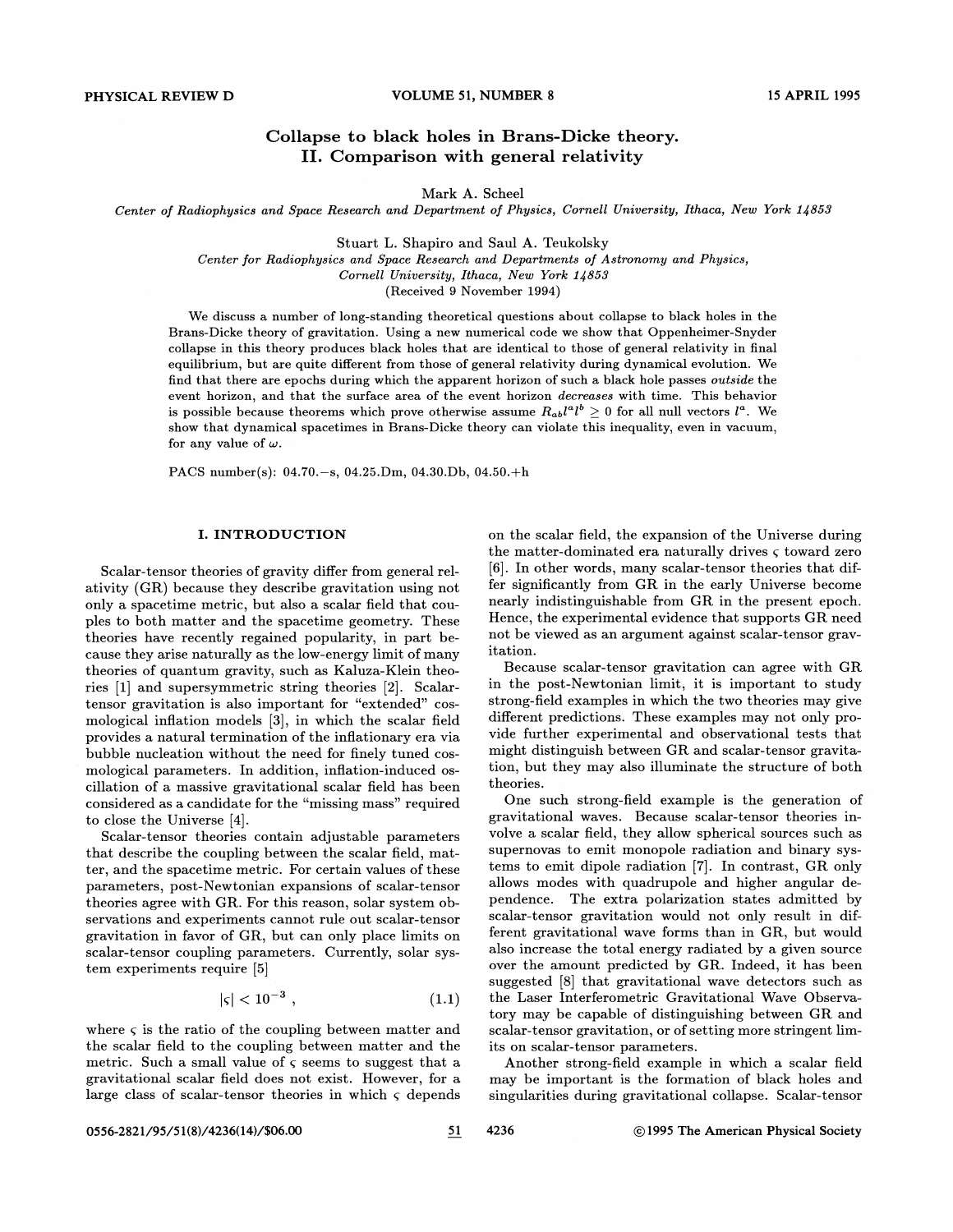gravitation admits a larger number of solutions than GR because it involves more degrees of freedom. Even in spherically symmetric vacuum situations, a variety of both static and dynamical solutions are possible because BirkhofI's theorem does not hold. Some of these solutions have undesirable properties such as naked singularities. Rather than simply ignoring these solutions on physical grounds, we should attempt to determine whether or not they can be produced by physical, nonsingular initial data. If pathological solutions could be produced by gravitational collapse of an initially nonsingular matter distribution, this would reveal a fundamental fIaw in the predictive power of scalar-tensor gravitation. In GR, it is believed (but has not been proven; see, e.g., Ref. [9]) that all physical singularities are hidden inside event horizons (the "cosmic censorship conjecture" [10]), so that the spacetime geometry outside these horizons is nonsingular and predictable. Studying whether cosmic censorship holds in scalar-tensor theories may clarify the issue in GR.

We concentrate on Brans-Dicke  $(BD)$  theory [11], the simplest of the scalar-tensor theories. BD contains a massless scalar field  $\phi$  and a single dimensionless constant  $\omega$  that describes the strength of the coupling between  $\phi$ and the matter. The post-Newtonian expansions of BD and GR agree in the limit  $|\omega| \to \infty$ . BD is consistent with solar system observations and experiments [5] for  $|\omega| \gtrsim 500$ . Although this relation permits both positive and negative values of  $\omega$ , it is usually assumed that  $\omega > 0$ because positive values of  $\omega$  result in a positive contribution of matter to the scalar field and a positive value of the scalar field's stress-energy. Accordingly, for the majority of this paper we restrict ourselves to nonnegative values of  $\omega$ . However, for completeness we consider scenarios with negative  $\omega$  in Sec. VB.

We have developed a numerical code for Brans-Dicke theory that solves the coupled dynamical equations for the metric and scalar field for a spherically symmetric matter source consisting of collisionless particles. We use a traditional singularity-avoiding (SA) technique to solve the equations at early times in the simulation, and we employ an apparent horizon boundary condition (AHBC) method after the formation of a black hole. The latter method allows us to follow the evolution of the spacetime arbitrarily far into the future without encountering either coordinate pathologies or spacetime singularities. Our numerical method is described in detail in Ref. [12], henceforth referred to as paper I. Here we use our code to address several long-standing questions concerning spherical collapse in Brans-Dicke theory.

Spherical BD collapse allows one to explore 'two strongfield phenomena in a simple setting: the generation of (monopole) gravitational radiation, and the formation of black holes and singularities. It is therefore not surprising that this problem has received much attention in the literature [13—16]. However, because detailed studies of nonlinear time-dependent collapse were impeded by lack of numerical techniques, most treatments involve perturbation analyses or discussions of the final state of the collapsed object, as discussed in Sec. III. Only very recently [8] has there been any calculation of the time-dependent

gravitational wave form produced by BD collapse. The dynamical behavior of the black hole produced by such an event has never been studied in detail.

We show numerically that for  $\omega \geq 0$ , Oppenheimer-Snyder collapse in BD ends in a black hole rather than a naked singularity, in agreement with the results of Shibata, Nakao, and Nakamura [8]. We calculate accurate gravitational wave forms produced by the collapse, and evaluate the mass lost to gravitational radiation. At late times, we find that the exterior region of the resulting black hole is described by the Schwarzschild metric with a constant scalar field. This is expected, since a theorem of Hawking [16] states that *stationary* black holes in BD are identical to those in GR. However, we find that during the dynamical epoch in which it radiates mass, a BD black hole behaves quite differently from a black hole in general relativity. We find an epoch during which the event horizon of a dynamical BD black hole passes inside the apparent horizon, and the surface area of the event horizon decreases in time. This happens for all  $\omega$ , and is possible because the spacetime does not satisfy the null energy condition

$$
R_{ab}l^a l^b \ge 0 \quad \text{for all null vectors } l^a \ , \tag{1.2}
$$

where  $R_{ab}$  is the Ricci tensor.

For completeness, we also consider Oppenheimer-Snyder collapse for some negative values of  $\omega$ . As in the case of positive  $\omega$ , we find that the collapse ends in a black hole rather than a naked singularity, and that this black hole settles down to the Schwarzschild solution at late times. During dynamical epochs, a black hole with  $\omega$  < 0 violates the null energy condition for most of its evolution, and possesses an event horizon that decreases in area and lies inside the apparent horizon.

# II. PROPERTIES OF BRANS-DICKE THEORY

In Brans-Dicke theory, gravitation is described by a metric  $g_{ab}$  and a scalar field  $\phi$ . The scalar field obeys a wave equation with a source term determined by the matter distribution. As in GR, test particles move on geodesics of the metric; they feel no additional force from the scalar field. However, unlike GR, the equations determining the metric are not Einstein's equations—they contain second derivatives of  $\phi$ .

#### A. Basic equations

The action for Brans-Dicke gravitation is [11]

$$
I = \int \mathcal{L}_{\rm BD}(-g)^{1/2} d^4x \;, \tag{2.1}
$$

where the Lagrangian density is

$$
\mathcal{L}_{\rm BD} = g^{ab} R_{ab} \phi + \frac{16\pi}{c^4} \mathcal{L} - \frac{\omega}{\phi} g^{ab} \partial_a \phi \partial_b \phi \ . \tag{2.2}
$$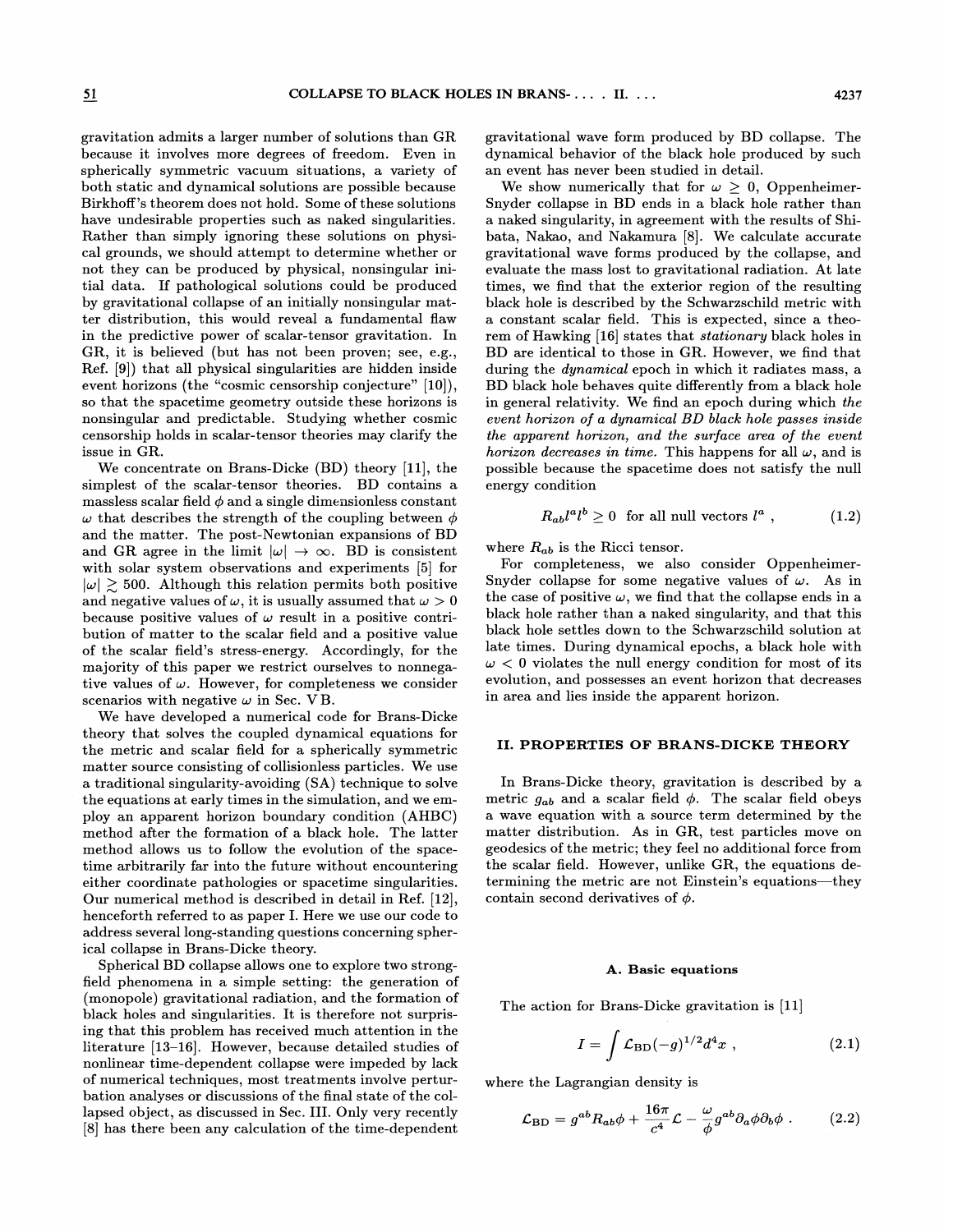The coupling constant  $\omega$  is dimensionless, and the scalar field  $\phi$  has dimensions of  $G^{-1}$ , where G is Newton's gravitational constant. The Lagrangian density  $\mathcal L$  for matter and nongravitational fields depends on the metric  $g^{ab}$  but not on  $\phi$ . The Ricci tensor  $R_{ab}$  is obtained from the metric in the usual way.

We choose our units such that  $c = \phi_{\infty} = 1$ , where  $\phi_{\infty}$ is the value of  $\phi$  far from all sources. Because we must have  $[11]$ 

$$
\frac{1}{\phi_{\infty}} = \frac{3 + 2\omega}{4 + 2\omega}G\tag{2.3}
$$

in order for Brans-Dicke theory to reproduce the measured value of the gravitational constant in the Newtonian limit, our choice of units implies

$$
G = \frac{4 + 2\omega}{3 + 2\omega} \neq 1.
$$
 (2.4)

Variation of the action (2.1) with respect to  $g^{ab}$  and  $\phi$ yields the field equations

$$
\Box \phi = \frac{8\pi T}{3 + 2\omega} \;, \tag{2.5}
$$

$$
G_{ab}\phi = 8\pi T_{ab} + \frac{\omega}{\phi} (\nabla_a \phi \nabla_b \phi - \frac{1}{2} g_{ab} \nabla_a \phi \nabla^a \phi) + \nabla_a \nabla_b \phi - g_{ab} \Box \phi .
$$
 (2.6)

Here  $\nabla$  denotes covariant differentiation with respect to the metric,  $\Box$  is the covariant Laplacian  $\nabla^a \nabla_a$ , and  $G_{ab}$ is the usual Einstein tensor. The term involving  $\omega$  on the right-hand side of Eq. (2.6) is the stress-energy of the scalar field. The last two terms in this equation ensure that both the contracted Bianchi identity  $\nabla_b G^{ab} = 0$ and the energy-momentum conservation law  $\nabla_b T^{ab}$  = 0 remain satisfied even though Einstein's equations are not. These terms make Brans-Dicke theory different from general relativity with a Klein-Gordon scalar field for a source.

#### B. The Einstein representation

Equations  $(2.5)$  and  $(2.6)$  are written in a representation in which test particles have constant rest masses and move on geodesics, but the field equations differ from Einstein's equations. This is known as the canonical or Brans-Dicke representation. One can also work in the Einstein representation [17], a conformal frame in which the field equations (2.6) become Einstein's equations but test particles have rest masses proportional to  $\phi^{-1/2}$ .

One transforms to the Einstein representation by leaving the coordinates invariant and transforming the metric and stress-energy tensor according to

$$
\bar{g}_{ab} = \phi G_0 g_{ab} , \qquad (2.7a)
$$

$$
\bar{T}_{ab} = \phi^{-1} G_0^{-1} T_{ab} . \qquad (2.7b)
$$

This can be thought of as a position-dependent rescaling of the units of length, time, and reciprocal mass. The quantity  $G_0$  is an arbitrary constant with dimensions of G. Note that  $G_0$  merely represents a choice of mass units, and is not equal to the value of the gravitational constant measured, for example, by a Cavendish experiment. As in the Brans-Dicke representation, the locally measured gravitational constant depends on  $\phi$ , and therefore can vary in space and time.

The field equations resulting from Eqs. (2.7) are

$$
\bar{\Box}(\ln \phi) = \frac{8\pi T}{3 + 2\omega} \;, \tag{2.8}
$$

$$
\bar{G}_{ab} = 8\pi G_0 \bar{T}_{ab} + \frac{3+2\omega}{16\pi G_0 \phi^2} \times (\bar{\nabla}_a \phi \bar{\nabla}_b \phi - \frac{1}{2} \bar{g}_{ab} \bar{\nabla}_a \phi \bar{\nabla}^a \phi) ,
$$
\n(2.9)

where  $\bar{G}_{ab}$ ,  $\bar{\nabla}$ , and  $\bar{\Box}$  are the Einstein tensor, covariant derivative, and wave operator obtained from the unphysical metric  $\bar{g}_{ab}$ . We have set  $c = 1$ .

The rest mass  $\bar{m}$  of a test particle in the Einstein representation is

$$
\bar{m} \equiv m\phi^{-1/2}G_0^{-1/2} , \qquad (2.10)
$$

where  $m =$ const is the particle's rest mass in the Brans-Dicke representation. The trajectory of such a particle is given by [17]

$$
\frac{d}{d\bar{\tau}}(\bar{m}\bar{u}_{a}) - \frac{1}{2}\bar{m}\bar{g}_{bc,a}\bar{u}^{b}\bar{u}^{c} + \bar{m}_{,a} = 0 , \qquad (2.11)
$$

where  $\bar{\tau}$  is the proper time of the particle as measured in the Einstein representation, and commas represent partial derivatives. This expression differs from the geodesic equation because of the third term, which represents an external force due to the scalar field.

Equations (2.9) contain no second derivatives of  $\phi$ : they are simply Einstein's equations with a Klein-Gordon scalar field source. Because of this, the Einstein representation is useful in extending results from GR over to BD, particularly in vacuum. However, it is awkward for discussing physical situations because gravitational effects on matter are not produced solely by the metric: rest masses of particles depend on the scalar field. For example, Dicke [17] points out that the gravitational redshift of spectral lines is described in this representation as a combination of both a metric effect and a  $\phi$ -induced change of atomic and molecular energy levels.

The Brans-Dicke representation is more useful for physical interpretations because the rest masses of particle are constant and matter obeys the conservation law  $\nabla_a T^{ab} = 0$ . This makes is much easier to incorporate nongravitational physics into the theory. Unless otherwise stated, we will work in the Brans-Dicke representation.

#### C. Equivalence principle

The weak equivalence principle states that the trajectory of an uncharged test particle with negligible self-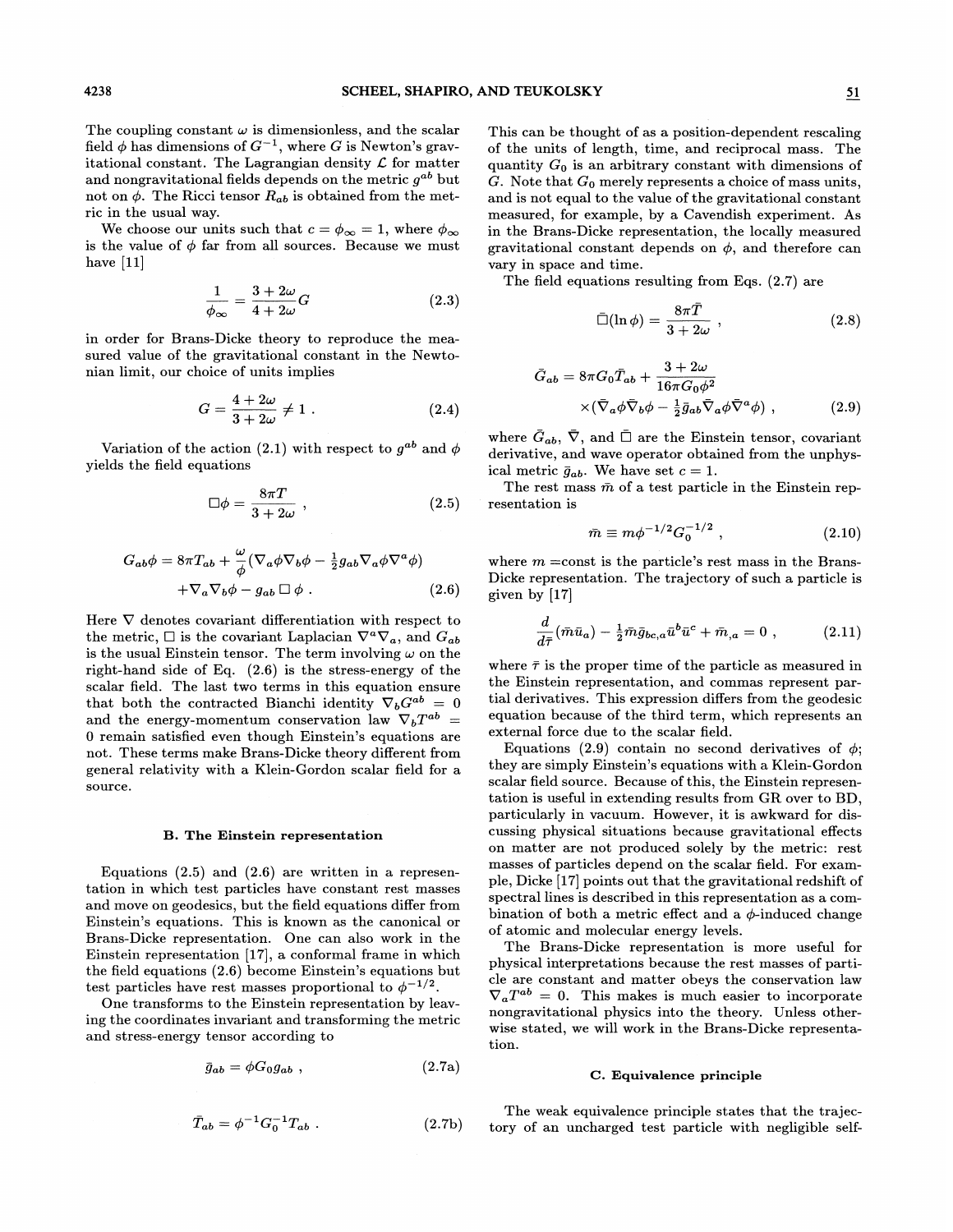gravity is independent of all properties of the particle itself. BD satisfies the weak equivalence principle because it is a metric theory: world lines of freely falling test particle are determined by the metric alone. However, BD does not satisfy the strong equivalence principle, which requires that the weak equivalence principle be satisfied even for bodies with large gravitational self-energy.

As an extreme case of equivalence principle violation, consider a small matter particle and a small Schwarzschild black hole moving through a background spacetime. In this case, the analysis is clarified by using the Einstein representation. As discussed earlier, a small matter particle does not move on a geodesic in this representation because its rest mass varies with the scalar field. A Schwarzschild black hole, on the other hand, is purely a metric phenomenon and contains no matter. Because the metric in this representation obeys Einstein's equations, the black hole moves on a geodesic, as in general relativity [16]. Thus, in Brans-Dicke theory, a small Schwarzschild black hole and a small matter particle move on different trajectories.

Similarly, the trajectory of a massive particle in Brans-Dicke theory depends on the ratio of its gravitational binding energy to its total energy (the Nordtvedt effect [18]). Even in the Newtonian approximation of BD, massive bodies possess an additional non-Newtonian  $1/r^2$  acceleration towards an external mass [18]. In other words, a massive object in Brans-Dicke theory has a passive gravitational mass greater than its inertial mass.

#### D. Masses

The general asymptotically flat, static solution to the Brans-Dicke equations in spherical symmetry can be written (see Secs. IID and IIE of paper I)

$$
g_{00} = -1 + \frac{2M_T + 2M_S}{r} , \qquad (2.12a)
$$

$$
g_{0i}=0\ ,\qquad \qquad (2.12b)
$$

$$
g_{ij} = 1 + \delta_{ij} \left( \frac{2M_T - 2M_S}{r} \right) , \qquad (2.12c)
$$

$$
\phi = 1 + \frac{2M_S}{r} \tag{2.12d}
$$

The quantities  $M_S$  and  $M_T$  are constants, and are known as the scalar and tensor masses [19). From Eq. (2.12a), the Keplerian mass (active gravitational mass) measured<br>by a test particle is<br> $M \equiv M_T + M_S$ . (2.13) by a test particle is

$$
M \equiv M_T + M_S \ . \tag{2.13}
$$

The scalar mass  $M<sub>S</sub>$  is so named because it describes the  $1/r$  dependence of the scalar field. The tensor mass  $M_T$  is the Keplerian mass (active gravitational mass) measured by a test Schwarzschild black hole in the asymptotic region of the spacetime. This is easily seen by transforming Eqs. (2.12) into the Einstein representation, in which Schwarzschild black holes move on geodesics: using the transformation (2.7) and retaining only first-order terms, we obtain

$$
\bar{g}_{00} = -1 + \frac{2M_T}{r} \t{2.14a}
$$

$$
\bar{g}_{0i} = 0 \t{,} \t(2.14b)
$$

$$
\bar{g}_{ij} = 1 + \delta_{ij} \left( \frac{2M_T}{r} \right) , \qquad (2.14c)
$$

$$
\phi = 1 + \frac{2M_S}{r} \tag{2.14d}
$$

Equation (2.14a) shows that Keplerian orbits in the Einstein frame indeed measure a mass  $M_T$ .

The appearance of two free parameters,  $M_T$  and  $M_S$ , in the asymptotic solution (2.12) is related to the violation of the equivalence principle. In general, the ratio of  $M<sub>S</sub>$  to  $M<sub>T</sub>$  depends on the gravitational binding energy of the source. For example, the asymptotic metric of a Schwarzschild black hole of Keplerian mass  $M$  is given by Eqs. (2.12) with

$$
M_T = M , \qquad (2.15a)
$$

$$
M_S = 0 \tag{2.15b}
$$

but the external solution for a stationary, weakly gravitating spherical body of rest mass  $m$  is given by Eqs.  $(2.12)$  with  $[11]$ 

$$
M_T = m \t{,} \t(2.16a)
$$

$$
M_S = m \frac{1}{3 + 2\omega} , \qquad (2.16b)
$$

$$
M = m\frac{4+2\omega}{3+2\omega} \ . \tag{2.16c}
$$

Note that the solution (2.16) assumes that the gravitational field is weak even inside the source, so it is valid for an object like the Sun but not for a neutron star. In addition, although Eq. (2.16c) indicates that the Keplerian mass of a weak source is diferent from its rest mass, it is important to note that Kepler's law for the metric  $(2.12)$  reads (restoring units using  $\phi_{\infty}$ )

$$
\Omega^2 r^3 = (M_T + M_S) \phi_{\infty}^{-1} = M \phi_{\infty}^{-1} , \qquad (2.17)
$$

where  $\Omega$  is the orbital frequency. Substituting Eq. (2.16c) and Eq. (2.3), we see that for a weak source we recover the Newtonian result  $\Omega^2 r^3 = mG$ . For strong sources such as neutron stars, the quantity measured by Kepler's law is still  $M\phi_{\infty}^{-1}$ , but this quantity is not simply related to the rest mass of the source because there is significant internal energy and gravitational binding energy.

The quantity most similar to the usual concept of mass is not the Kepler mass  $M = M_T + M_S$ , but the tensor mass  $M_T$ . Indeed, with the natural choice of units  $\phi_{\infty} = 1$ , it is  $M_T$  and not M that corresponds to the rest mass of a weakly gravitating body [Eq. (2.16)]. Like the Arnowitt-Deser-Misner (ADM) mass in GR, the tensor mass is positive definite, decreases monotonically by emission of gravitational radiation, and is well-defined even for dynamical spacetimes [19]. The scalar mass  $M_S$ and the Kepler mass M have none of these properties.

Conservation laws for tensor and scalar masses are obtained from the relation  $[19]$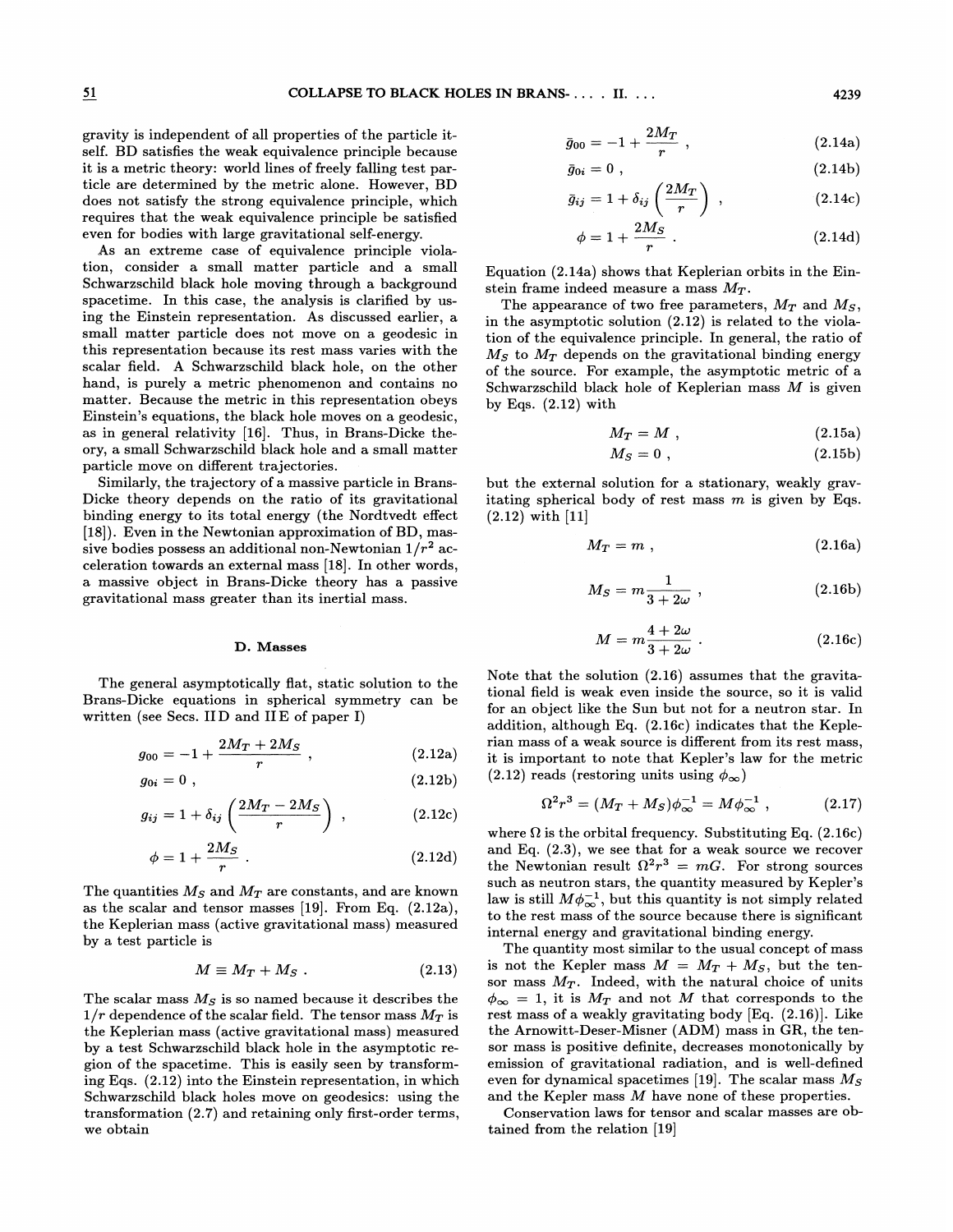$$
\phi^{n-1}(U^{\mu\nu} + T^{\mu\nu}) = \frac{1}{16\pi} [\phi^n(-g)(g^{\mu\nu}g^{\alpha\beta} - g^{\mu\alpha}g^{\mu\beta})]_{,\alpha\beta} ,
$$
\n(2.18)

which implies

$$
(\phi^{n-1}(U^{\mu\nu} + T^{\mu\nu})]_{,\nu} = 0 \tag{2.19}
$$

because of antisymmetry of the indices  $\alpha$  and  $\nu$  on the right-hand side of Eq. (2.18). Here  $T^{\mu\nu}$  is the stressenergy tensor, n is an arbitrary integer, and  $U^{\mu\nu}$  is a pseudotensor that involves first derivatives of the metric and first and second derivatives of the scalar field. The pseudotensor  $U^{\mu\nu}$  is different for each value of n. Explicit expressions for  $U^{\mu\nu}$  are given in Ref. [19]. One recovers the GR limit by setting the scalar field equal to a constant. In this case, Eq. (2.18) becomes independent of n, and  $U^{\mu\nu}$  reduces to the Landau-Lifshitz pseudotensor [20] multiplied by the factor  $\phi/16\pi$ .

From Eq. (2.18) one can obtain a conserved "mass" for any value of n. Let

$$
\mathcal{M}(r;n) \equiv \frac{1}{16\pi} \int [(-g)\phi^n (g^{00}g^{ij} - g^{0i}g^{0j})]_{,j} d^2 \Sigma_i ,
$$
\n(2.20)

where  $\Sigma_i$  is the two-dimensional area element on a sphere of radius r in the asymptotic rest frame of the source, and  $i, j$  refer to components in Cartesian coordinates. Then define

$$
\mathcal{M}(n) \equiv \lim_{r \to \infty} \mathcal{M}(r; n) . \tag{2.21}
$$

$$
\mathcal{M}(n) = M_T - \frac{1}{2}(2-n)M_S \tag{2.22}
$$

by inserting Eqs. (2.12) into Eq. (2.20). Following Lee [19], we therefore define the tensor mass of an arbitrary (possibly dynamical) asymptotically fiat spacetime by

$$
M_T \equiv \mathcal{M}(2) , \qquad (2.23)
$$

which reduces to  $M_T$  in the stationary case.

quantity

Similarly, we can identify the scalar mass with the  
antity  

$$
\mathcal{M}_S(n) \equiv \frac{2}{2-n} [\mathcal{M}(2) - \mathcal{M}(n)], \ \ n \neq 2 , \qquad (2.24)
$$

because  $\mathcal{M}_S(n) = M_S$  for a stationary spacetime. However, this quantity is not unique or even well defined for a time-dependent spacetime: for  $n \neq 2$ ,  $\mathcal{M}(r;n)$  will in general depend on both r and n, and  $\lim_{r\to\infty} \mathcal{M}(r; n)$ will not exist. This is easily seen for the example of a dynamical spherically symmetric spacetime, in which

$$
\mathcal{M}(r;n) = M_T + \frac{n-2}{4} [f(t-r) + rf'(t-r)] \quad (2.25)
$$

for large r. Here f is an arbitrary function of  $(t - r)$  and  $f'$  is its derivative. Equation (2.25) can be derived using the asymptotic metric  $(I.2.53)$ – $(I.2.56)$ , where the prefix I refers to an equation in paper I. For  $n \neq 2$ , this function depends on both  $r$  and  $n$ , and does not approach a limit as  $r \to \infty$ . In contrast, the tensor mass (2.23) in this case is unique since  $\mathcal{M}(r; 2) = M_T = \text{const}$ , independent of r.

Despite the impossibility of defining a dynamical scalar mass, the net change in scalar mass  $\Delta M_S$  from a system that is initially stationary, emits gravitational radiation, and settles down into a final equilibrium state, is a unique, well-defined quantity [19]. For sufficiently large r and any  $n \neq 2$ ,

$$
\Delta M_S = \mathcal{M}_S(r; n)_{\text{final}} - \mathcal{M}_S(r; n)_{\text{initial}} . \tag{2.26}
$$

We will therefore use the "instantaneous scalar mass<br>  $M_S(r) \equiv M_S(r; 0)$  (2.27) function"

$$
\mathcal{M}_S(r) \equiv \mathcal{M}_S(r;0) \tag{2.27}
$$

to track the change in scalar mass during dynamical epochs. However, keep in mind that this quantity has not unique physical meaning except in time-independent situations; only changes in  $\mathcal{M}_S(r)$  from one stationary state to another are physically measurable.

Lee  $[19]$  has shown that if the scalar mass of a spherical system changes by an amount  $\Delta M_S$  in a time  $\tau$  (measured at infinity), the system must also lose an amount of tensor mass given by

$$
\Delta M_T \ge (3 + 2\omega) \frac{(\Delta M_S)^2}{\tau} \ . \tag{2.28}
$$

# For stationary spacetimes, one can show that **E. Spherically symmetric vacuum solution**

Brans [21] has constructed the exact static vacuum solution to Eqs. (2.6) and (2.5) in spherical symmetry. This solution can take one of four possible forms, depending on the values of arbitrary constants appearing in the solution. The Brans type I solution is the only form that is permitted for all values of  $\omega$ ; the other three forms are only allowed for  $\omega \leq -3/2$ . We write the Brans type I solution using an isotropic spatial coordinate:

$$
ds^{2} = -\xi^{2(Q-\chi)}dt^{2} + \left(1 + \frac{r_{0}}{r}\right)^{4}
$$
  
 
$$
\times \xi^{2(1-Q)}(dr^{2} + r^{2}d\Omega^{2}), \qquad (2.29)
$$

$$
\phi = \xi^{\chi} \tag{2.30}
$$

where

$$
\xi \equiv \frac{r - r_0}{r + r_0} \; , \tag{2.31}
$$

and  $r_0$ ,  $Q$ , and  $\chi$  are arbitrary constants subject to the constraint

$$
Q^{2} + \chi^{2} \left( 1 + \frac{\omega}{2} \right) - Q \chi - 1 = 0 . \qquad (2.32)
$$

The quantity  $r_0$  is a mass parameter: it is related to the scalar and tensor masses by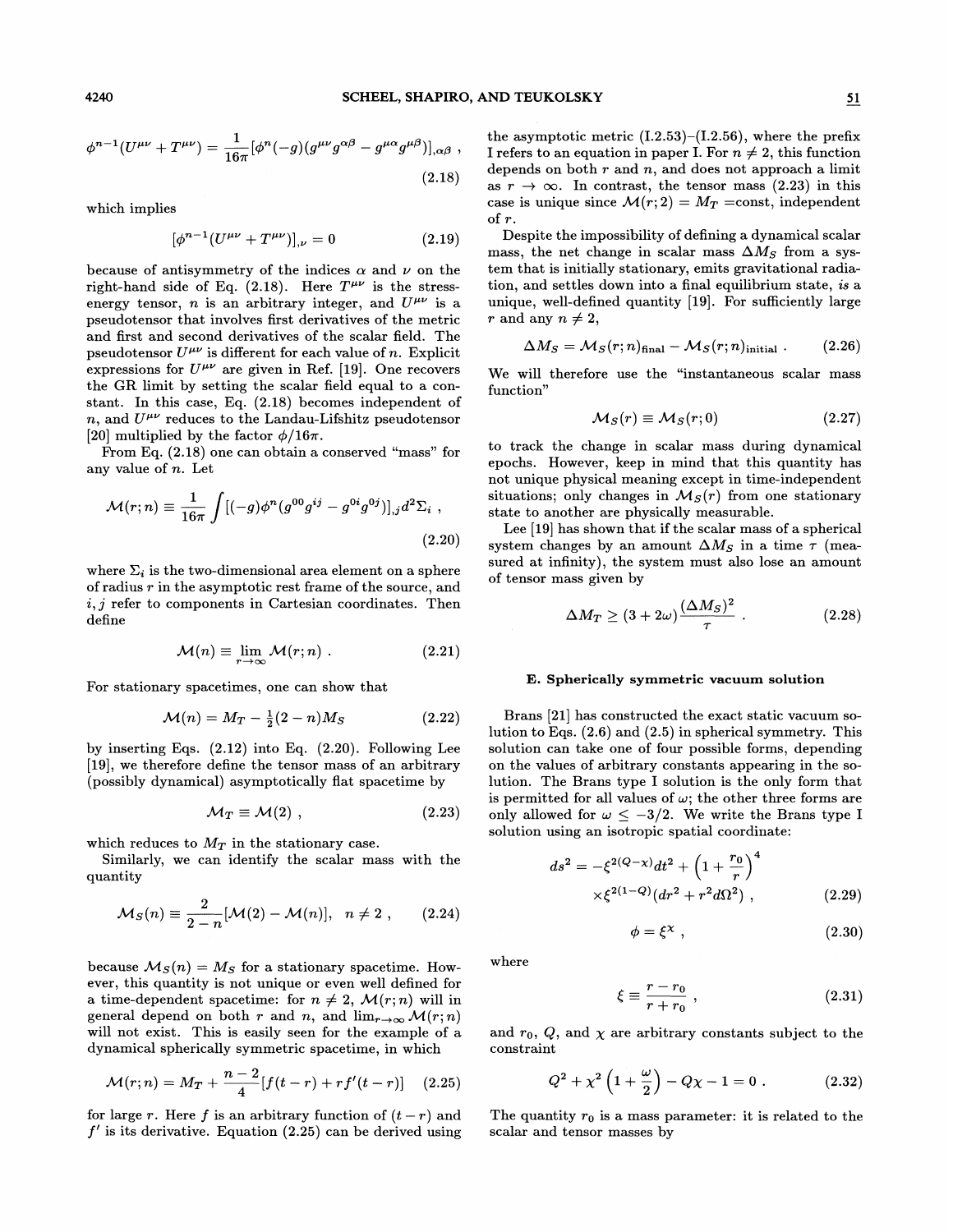$$
M_S = -r_0 \chi \t{,} \t(2.33)
$$

$$
M_T = r_0(2Q - \chi) \tag{2.34}
$$

Our parameters  $\chi$  and  $Q$  correspond to  $C/\lambda$  and  $(1 +$  $C/\lambda$  in Brans' notation. We have eliminated a constant conformal factor and the arbitrary constant associated with the choice of time coordinate by requiring the metric (2.29) to be asymptotically Minkowskian. For  $\chi = 0$  and  $Q = 1$ , this solution reduces to the Schwarzschild solution with  $\phi = \text{const}$  for any value of  $\omega$ .

Campanelli and Lousto [22] have examined this metric using a difFerent parameterization, and have found that it is asymptotically flat for all  $Q$  and  $\chi$ , and that the surface  $r = r_0$  acts as an event horizon when  $2Q - \chi > 1$ . In addition, the scalar invariant  $I = R^{abcd}R_{abcd}$  is finite at  $r = r_0$  whenever  $Q = 1$ ,  $\chi = 0$  (the Schwarzschild so-<br>lution), or whenever  $Q \ge 2$ . In the latter case,  $\omega \to -\infty$ lution), or whenever  $Q \ge 2$ . In the latter case,  $\omega \to -\infty$  as  $\chi \to 0$ , so this metric agrees with the Schwarzschild solution in the post-Newtonian limit. This solution is not merely a relabeling of the Schwarzschild metric because some components of the Ricci tensor are nonzero [22], even in the limit  $\chi \rightarrow 0$ . In addition, although this solution passes a nonsingular event horizon  $(I \text{ is finite}),$ it is peculiar because the area of this horizon is infinite  $(g_{\theta\theta}$  diverges).

## F. Limiting cases

It is often stated that Brans-Dicke theory reduces to general relativity in the limit  $|\omega| \to \infty$ . This is not entirely correct. It is certainly true that any solution of Einstein's equations is also a solution of the Brans-Dicke field equations (2.6) with  $\phi$  strictly constant, and that  $\phi$  =const is a solution of the wave equation (2.5) for  $|\omega| = \infty$ . However, this by no means implies that all Brans-Dicke solutions satisfy Einstein's equations in the limit  $|\omega| \to \infty$  or in the limit  $\phi \to \text{const.}$ 

For example, although the Brans type I metric (2.29) reduces to the Schwarzschild solution for  $\chi = 0$  and  $Q =$ 1, Matsuda [14] points out that if one assumes a finite  $\omega$ and takes the limit  $\chi \rightarrow 0, Q \rightarrow 1,$  the areal radius

$$
r_s = r \left( 1 + \frac{r_0}{r} \right)^2 \xi^{(1-Q)} \tag{2.35}
$$

tends to zero for  $r = r_0$ , but approaches  $2r_0$  for  $r = r_0 + \epsilon$ for any  $\epsilon > 0$ . This result is the truncated Schwarzschild metric [23], which contains a singular event horizon.

In addition, taking the limit  $\chi \to 0$  with  $Q \neq 1$  results in  $|\omega| \to \infty$  and  $\phi \to \text{const}$ , but produces a metric that is difFerent from the Schwarzschild solution, even though the field equations  $(2.6)$  with a constant scalar field reduce to Einstein's equations. This is because in these solutions derivatives of  $\phi$  vanish like  $\omega^{-1/2}$  rather than  $\omega^{-1}$  as  $|\omega| \to \infty$ , and therefore the second term on the right-hand side of Eq. (2.6) approaches a finite value.

Although it is not mathematically rigorous to say that Brans-Dicke theory reduces to general relativity in the limit  $|\omega| \to \infty$ , such a statement may be correct for phys-

cal situations. The reason is that  $|\omega| \to \infty$  solutions other than those of GR tend to have unphysical properties. For example, many solutions of Eq. (2.29) in the limit  $\chi \rightarrow 0$  possess naked singularities. However, rather than simply discarding these unphysical solutions, it is important to determine whether they can be produced by nonsingular initial data.

There is an additional reason why solutions with  $|\omega|\rightarrow\pm$  $\infty$  different from those of GR may not be physically relevant. In the presence of matter, regularity conditions require a static spherically symmetric spacetime to obey

$$
\frac{\phi_{,r_s}}{\phi} = \frac{8\pi}{3\phi_0} \frac{T_0 r_s}{3 + 2\omega} \tag{2.36}
$$

near the origin [24]. Here  $r_s$  is the areal radius,  $\phi_0$  is the central value of  $\phi$ , and  $T_0$  is the central value of the trace of  $T_{ab}$ . This boundary condition requires  $\phi_{,r_s} \sim$ as  $|\omega| \rightarrow \infty$ . Since the above non-Schwarszchild  $\rightarrow \infty$  solutions require  $\phi_{,r_s} \sim \omega^{-1/2}$  as  $|\omega| \rightarrow \infty$ , these solutions cannot serve as an exterior metric for a nonsingular spherical material body. This suggests that the collapse of such a body in the limit  $|\omega| \to \infty$  should result in a Schwarzschild black hole.

# III. GRAVITATIONAL COLLAPSE

The subject of gravitational collapse in Brans-Dicke theory has been discussed extensively in the literature. Because there exist Brans-Dicke solutions difFerent from those of GR, it had been conjectured  $[13]$  that a collapsing body reaches a difFerent final state in the two theories. However, Penrose [25] suggested that the opposite is true: the end result of collapse in BD, as in GR, is either a Schwarzschild or Kerr black hole.

## A. Large  $\omega$  theory [15]

Evidence for Penrose's conjecture was supplied by Thorne and Dykla [15], whose investigated the question using an approximate version of BD for large values of  $\omega$ . In this formalism, one expands the metric, scalar field, and stress-energy tensor in powers of  $1/\omega$ , and drops higher-order terms in the field equations. The zeroth order terms yield Einstein's equations and a constant scalar field, so that the background metric is given by general relativity. The first order terms govern the evolution of Brans-Dicke perturbations about this general relativistic background.

Because the background metric is determined by general relativity, the only vacuum black hole solution with a nonsingular event horizon is the Kerr metric, with the Schwarzschild metric as a special case. For a Kerr background with  $|a| < M$ , theorems of Carter [26] and of Fackerell and Ipser [27] require that the scalar field must be constant and the metric perturbation must vanish everywhere if all physical quantities are to remain regular on the Kerr horizon and at infinity. Thus, the only black hole vacuum solution to the large  $\omega$  theory with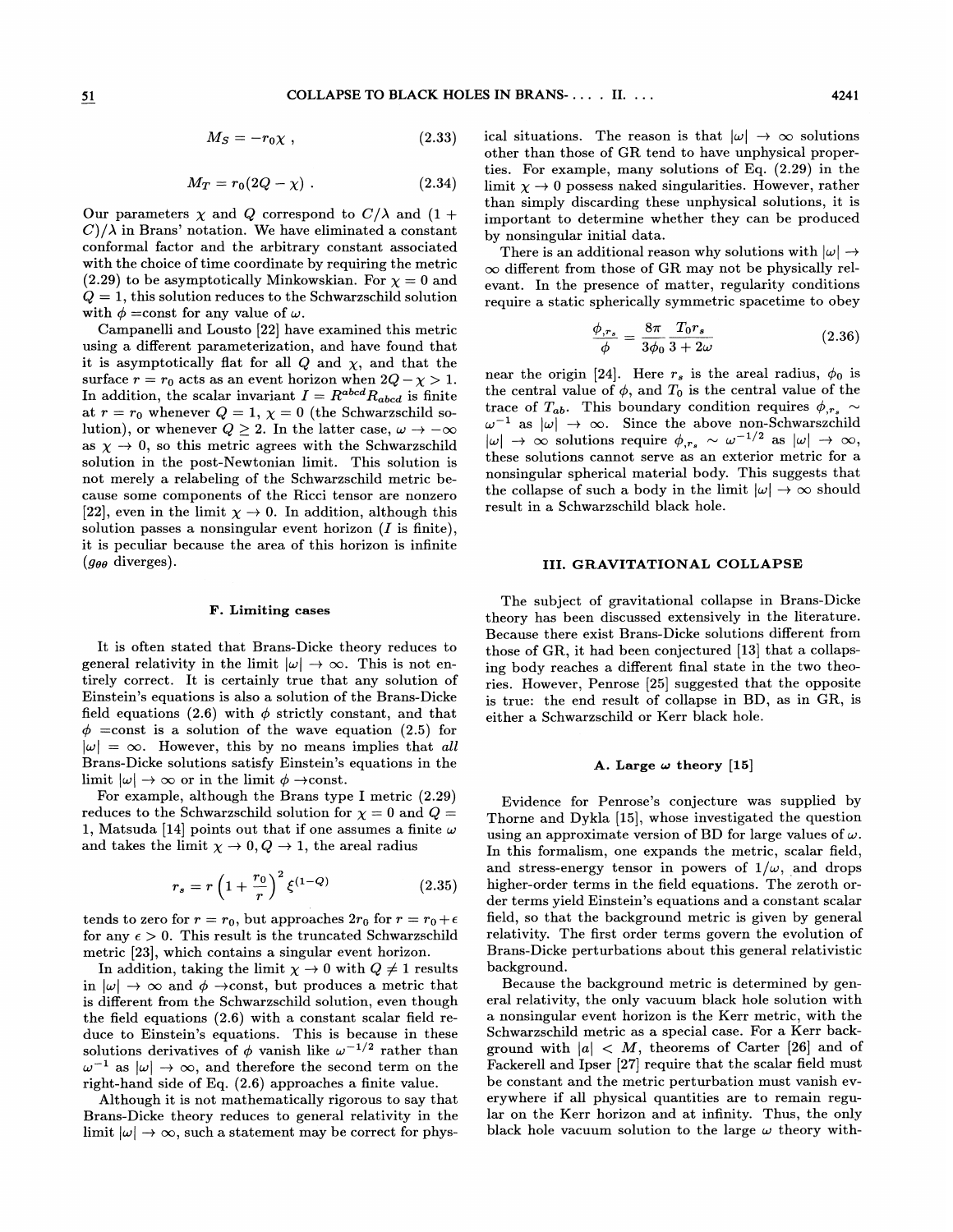out a naked singularity is the Kerr metric with a constant scalar field.

Furthermore, one can apply results of Price [28] to show that in the large  $\omega$  theory, spherically symmetric collapse results in a Schwarszchild black hole. Any scalar field perturbation present in the initial data radiates away until  $\phi$  =const.

Thus, black holes without naked singularities in the large  $\omega$  theory are identical to those in general relativity, and these black holes, at least in the nonrotating case, are produced by gravitational collapse of matter. This suggests that the same may be true for Brans-Dicke theory.

However, there are a few points that are not addressed by this analysis. Although the large  $\omega$  theory is intended as an approximation to Brans-Dicke theory for experimentally acceptable values of  $\omega$ , the background metric must be a solution of Einstein's equations, and not one of the other  $|\omega| \to \infty$  solutions, discussed in Sec. IIC, that are permitted by the Brans-Dicke equations. By expanding in  $1/\omega$ , one automatically excludes those solutions in which scalar field derivatives behave like  $\omega^{-1/2}$ . It is therefore not surprising that gravitational collapse in large  $\omega$  theory produces black holes identical to those in general relativity, since the background metric excludes many other possibilities from the start. Furthermore, by assuming regularity at the event horizon of the final black hole, this analysis sidesteps the question of whether a naked singularity can result from collapse of a nonsingular object.

## B. Hawking's theorem

By working in the Einstein representation, Hawking [16] extended some of his theorems for general relativistic black holes to Brans-Dicke theory. In particular, if the Einstein-representation Ricci tensor satisfies the null energy condition

$$
\bar{R}_{ab}l^a l^b \ge 0 \quad \text{for all null } l^a \;, \tag{3.1}
$$

then a stationary black hole must be either static or axisymmetric, and must have spherical topology. From this, Hawking proved that in such a solution the scalar field must be strictly constant. This implies that the black hole is a solution of Einstein's equations, and that the scalar mass  $M<sub>S</sub>$  is zero. Therefore, as long as Eq. (3.1) is satisfied, any object that collapses to a black hole in Brans-Dicke theory must radiate away all of its scalar mass before it settles into final equilibrium, and this equilibrium state will be either a Kerr or Schwarzschild spacetime. One can show from Eq.  $(2.9)$  that Eq.  $(3.1)$  will be satisfied as long as  $\omega > -3/2$  and as long as the matter satisfies  $\bar{T}_{ab}l^a l^b > 0$ .

Note that Hawking's theorem assumes the existence of a black hole with a regular event horizon; it does not address the question of whether Brans-Dicke collapse proceeds instead to a naked singularity. Although this possibility is unphysical, it is interesting to consider whether it is automatically excluded by the theory.

#### C. Numerical simulations

Before the modern development of numerical relativity, Matsuda and Nariai [29] numerically evolved adiabatic spherical BD collapse of an ideal gas. They found that for  $\omega = 10$ , the early features of the collapse are not too different from the GR result. However, since they used for their evolution a generalization of the Misner-Sharp [30] equations, which become singular at an apparent horizon, they could not determine the end result of the collapse. In addition, because they used a Lagrangian hydrodynamics scheme covering only the matter, they were not able to treat propagation of monopole gravitationa1 radiation into the vacuum region surrounding the collapsing object.

Recently, Shibata, Nakao, and Nakamura [8] have simulated the spherical collapse of a pressureless fluid in Brans-Dicke theory for  $\omega \geq 5$ , and have calculated gravitational wave forms and spectra that result from such a collapse. They have found that an apparent horizon forms, and that the scalar field approaches a constant value afterwards, in agreement with Hawking's theorem.

## IV. NUMERICAL METHOD

We use a spherically symmetric mean-field particle simulation scheme to solve the Brans-Dicke equations for collisionless matter. We adopt the spatially isotropic metric

$$
ds^{2} = -(\alpha^{2} - A^{2}\beta^{2})dt^{2} + 2A^{2}\beta drdt + A^{2}(dr^{2} + r^{2}d\Omega^{2}),
$$
 (4.1)

where A,  $\alpha$ , and  $\beta$  are functions of t and r, and we use the maximal time slicing condition

$$
K^a{}_a = 0 \tag{4.2}
$$

where  $K^a{}_b$  is the extrinsic curvature tensor. All calculations are done in the physical Brans-Dicke representation of the theory, rather than in the Einstein conformal frame.

We calculate matter source terms by binning a finite number of particles into zones on a numerical grid. The source terms are then used to solve the field equations for the metric and  $\phi$  by finite differencing. At each time step, particles are moved according to the geodesic equations. The maximal slicing condition prevents our code from encountering the spacetime singularity that forms at the origin after collapse to a black hole.

After an apparent horizon (AH) forms, we switch to an apparent horizon boundary condition (AHBC) scheme that is capable of integrating arbitrarily far into the future. By locking the AH to a fixed radial coordinate, we solve for the numerical variables in the region outside the AH, and discard the interior region. This is possible because the interior cannot causally inhuence the exterior. In the case of uniform or nearly uniform collapse, we can wait until all particles have fallen into the black hole before using the AHBC method; in this way, we do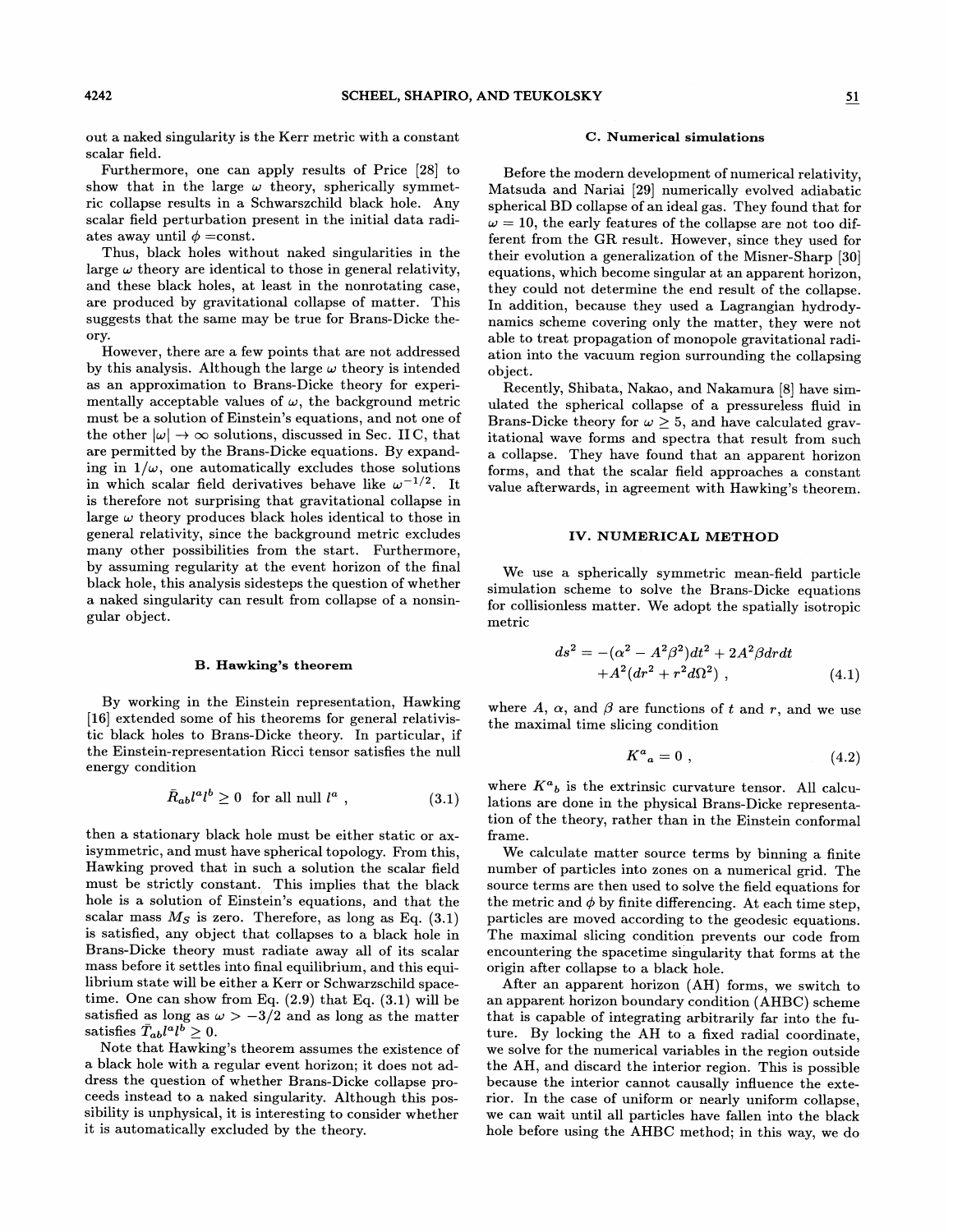not need to include particles in our AHBC code. Details of our numerical code are presented in paper

## V. NUMERICAL RESULTS

## A. Oppenheimer-Snyder collapse for  $\omega \geq 0$

In this section we examine Oppenheimer-Snyder collapse in Brans-Dicke theory for nonnegative values of the coupling constant  $\omega$ . In these examples, an initially stationary uniform particle distribution of tensor mass  $M_T(0)$  and areal radius  $R_s = 10M_T(0)$  is allowed to collapse to a final state. A black hole is formed in each case.  $\rm Initially\,\,the\,\,spacetime\,\,is\,\,evolved\,\,using\,\,our\,\,SA\,\,methc$ described in paper I. After the formation of an apparent horizon, which occurs at about  $t \sim 45M_T(0)$ , we switch to our AHBC method. By this time, all matter has already fallen into the black hole.

#### 1. Gravitational radiation

The most obvious qualitative difference between BD and general relativity is that because BD contains a scalar field, it allows gravitational radiation even in spherical symmetry. The general spherically symmetric solution of the BD equations in the asymptotic region far from the source can be written [cf. Eqs.  $(\overline{1.2.53})$  – $(\overline{1.2.56})$ ]

$$
g_{00} = -1 + \frac{2M_T}{r} + \frac{f(t-r)}{r} , \qquad (5.1a)
$$

$$
g_{0i} = 0 \t{,} \t(5.1b)
$$

$$
g_{ij} = 1 + \delta_i j \left( \frac{2M_T}{r} - \frac{f(t-r)}{r} \right) , \qquad (5.1c)
$$

$$
\phi = 1 + \frac{f(t - r)}{r} \tag{5.1d}
$$

where f is an arbitrary function of  $(t - r)$ . For static situations, f is the scalar mass  $M<sub>S</sub>$  of the system. In Figs. 1 and 2 we plot the gravitational wave amplitude



FIG. 1. Gravitational wave form  $f'(t-r)$  for Oppenheimer-Snyder collapse as seen by an observer far from the source, shown for five values of  $\omega$ . For each case,  $M_T(0)/R_s = 0.1.$ 



FIG. 2. Same as Fig. 1 except we plot the quantity  $\log_{10} |f'(t - r)|$  in order to better show the behavior of the wave forms as  $\omega \to \infty$ . For large  $\omega$ , the wave amplitude is proportional to  $1/(3 + 2\omega)$ .

 $f'(t - r)$  for Oppenheimer-Snyder collapse, calculated by reading off the value of  $r\partial\phi/\partial t$  far from the black hole at  $r = 80M_T(0)$ . Here a prime denotes a derivative with respect to the argument. The quantity  $f'(t-r)$  depends only on  $\omega$  and on the ratio  $M_T(0)/R_s$ . For large  $\omega$ , we find that the gravitational wave amplitude is proportiona to  $1/(3 + 2\omega)$ , in agreement with the results of Shibata, Nakao, and Nakamura [8]. In the limit  $\omega \to \infty$  no radiation is emitted, as in general relativity.

As the collapsing object emits monopole gravitational radiation, the tensor mass, scalar mass, and active gravitational mass decrease in time. Figure 3 shows the scalar mass as a function of time, normalized to the initial tensor mass. The resulting black hole radiates away all its scalar mass during the course of its evolution, in agreement with the results of Hawking [16] and of Shibata,



FIG. 3. Scalar mass function  $\mathcal{M}_S(r)$  versus time for Oppenheimer-Snyder collapse, calculated at  $r = 80 M_T(0)$  from Eq. (I.2.64.b) and shown for five values of  $\omega$ . The quantity  $\mathcal{M}_S(r)$  is well defined and unique only for stationary systems, so only the initial and final values of  $\mathcal{M}_S(r)$  are physically meaning ful, and are equal to the scalar mass  $M<sub>S</sub>$ . The scalar mass is zero in the final state.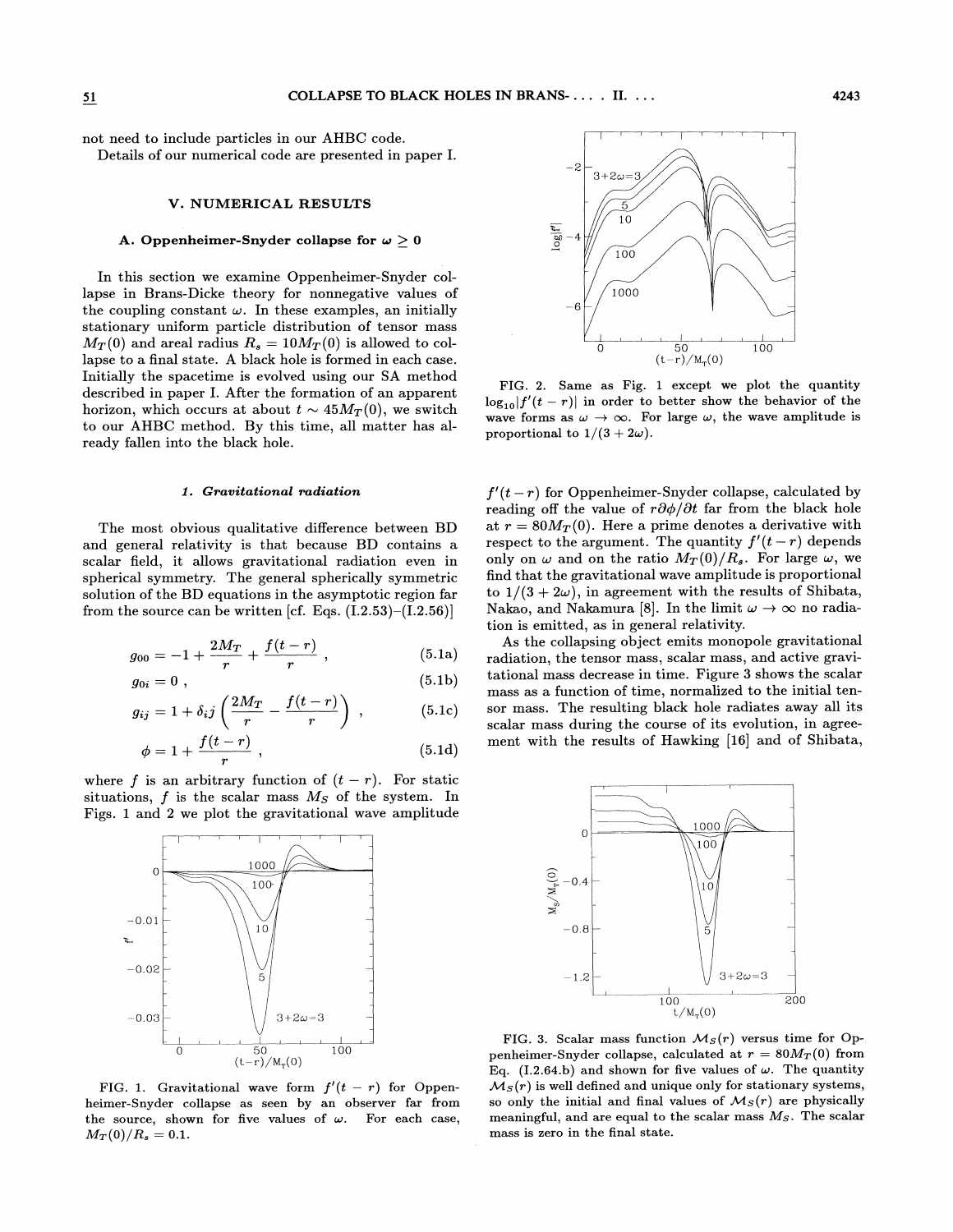Nakao, and Nakamura [8]. This is equivalent to the statement that the scalar field approaches a constant value as  $t \to \infty$ . For the five values of  $\omega$  shown, the net loss in scalar mass is  $\Delta M_S/M_T(0) = 0.31, 0.19, 0.094, 0.0094,$ and 0.00094, in order of increasing  $\omega$ . We see that for large  $\omega$ , the total radiated scalar mass is proportional to  $1/(3 + 2\omega)$ .

Figure 4 shows the tensor mass of the system as a function of time, calculated from Eq. (I.2.64a). Unlike the scalar mass  $M_S$  and the active gravitational mass  $M$ , the tensor mass  $M_T$  is a meaningful quantity even during dynamical epochs, and can be interpreted as the energy contained in the system. The tensor mass should decrease monotonically as the system loses energy to gravitational radiation. The reason this is not true in our simulations is because of higher-order terms that are not included in Eq. (I.2.64a). These terms introduce  $O(1/r)$ corrections to the tensor mass that would not be present if we evaluated Eq. (I.2.64a) at a much larger radius. These terms are not present in the final state of collapse [see Eq.  $(1.5.7)$ ], and are more apparent in Fig. 4 than in Fig. 3 because the change in tensor mass is much smaller than the change in scalar mass.

By extrapolating the measured value of  $\mathcal{M}_T(r)$  at several different radii to  $r = \infty$  during the initial and final stationary states, we can determine the true change in tensor mass for the collapse to reasonable accuracy. This process, which is described in more detail in paper I, yields  $\Delta M_T / M_T(0) = 0.012, 0.006, 0.003, 0.0003,$  and 0.00004 for the five values of  $\omega$  show in Fig. 4. For large  $\omega,$  our results indicate that the total radiated tensor mass is proportional to  $1/(3 + 2\omega)$ . For  $\tau \sim 30 M_T(0)$ , which from the figures is a reasonable lower limit on the collapse time scale, the quantity  $(3+2\omega)(\Delta M_S)^2/(\tau \Delta M_T)$ is equal to 0.8 for  $3+2\omega = 3$ , and is very close to 1 for the other values of  $\omega$ . We see therefore that Lee's inequality  $(2.28)$  is satisfied.

The active gravitational mass  $M$ , normalized to the initial tensor mass  $M_T(0)$ , is shown in Fig. 5. Although the tensor mass loss, i.e., the total energy of the emitted gravitational radiation, is small, the change in  $M$  can be



FIG. 4. Change in tensor mass function  $\mathcal{M}_T$  vs time for Oppenheimer-Snyder collapse, calculated at  $r = 80M_T(0)$  using Eq. (I.2.64a) and shown for five values of  $\omega$ .



FIG. 5. Active gravitational mass  $M(r) = M_S(r) + M_T$ vs time for Oppenheimer-Snyder collapse, measured at  $r = 80M_T(0)$  and shown for five values of  $\omega$ . The quantity M is well defined and unique only for stationary systems, so only the initial and final values of  $M$  are physically meaningful.

much larger because of the large change in scalar mass. Although M should not be interpreted as the energy of the system, it is the quantity measured by test particles in Keplerian orbits in the asymptotic region.

#### 2. Properties of Brans-Dicke black holes

According to Hawking's theorem [16], a stationary BD black hole with a nonsingular event horizon must satisfy Einstein's equations, so that a black hole produced by spherical BD Oppenheimer-Snyder collapse must obey the Schwarzschild solution once it settles down into a final stationary state. We show this explicitly by computing the scalar invariant

$$
I = R^{abcd} R_{abcd} , \t\t(5.2)
$$

which is equal to  $48M^2r_s^{-6}$  for the Schwarzschild metric. We plot  $I/(48M_T^2r_s^{-6})$  versus areal radius in Fig. 6 at several different times, for the collapse with  $\omega = 0$ . As the outgoing pulse of gravitational radiation propagates towards infinity, the black hole approaches the Schwarzschild solution. At  $t = 500M_T(0)$ , where we choose to terminate our numerical integration, the quanity  $I/(48M_T^2r_s^{-6})$  is equal to unity with two parts in  $10^4$ .

Figures 7 and 8 show the apparent horizons and event horizons of black holes resulting from BD Oppenheimer-Snyder collapse for different values of  $\omega$ . The event horizons are calculated by integrating outgoing null geodesics backwards in time, starting just outside the apparent horizon at  $t = 200M_T(0)$ . All such geodesics that are sufficiently close to the event horizon at  $t = 200M_T(0)$ converge to the event horizon as they are followed backwards in time (they become null generators of the horizon). At ffnal equilibrium, both the event horizon and apparent horizon lie at  $r_s = 2M_T$ , where the final tensor mass  $M_T$  is less than its initial value  $M_T(0)$  because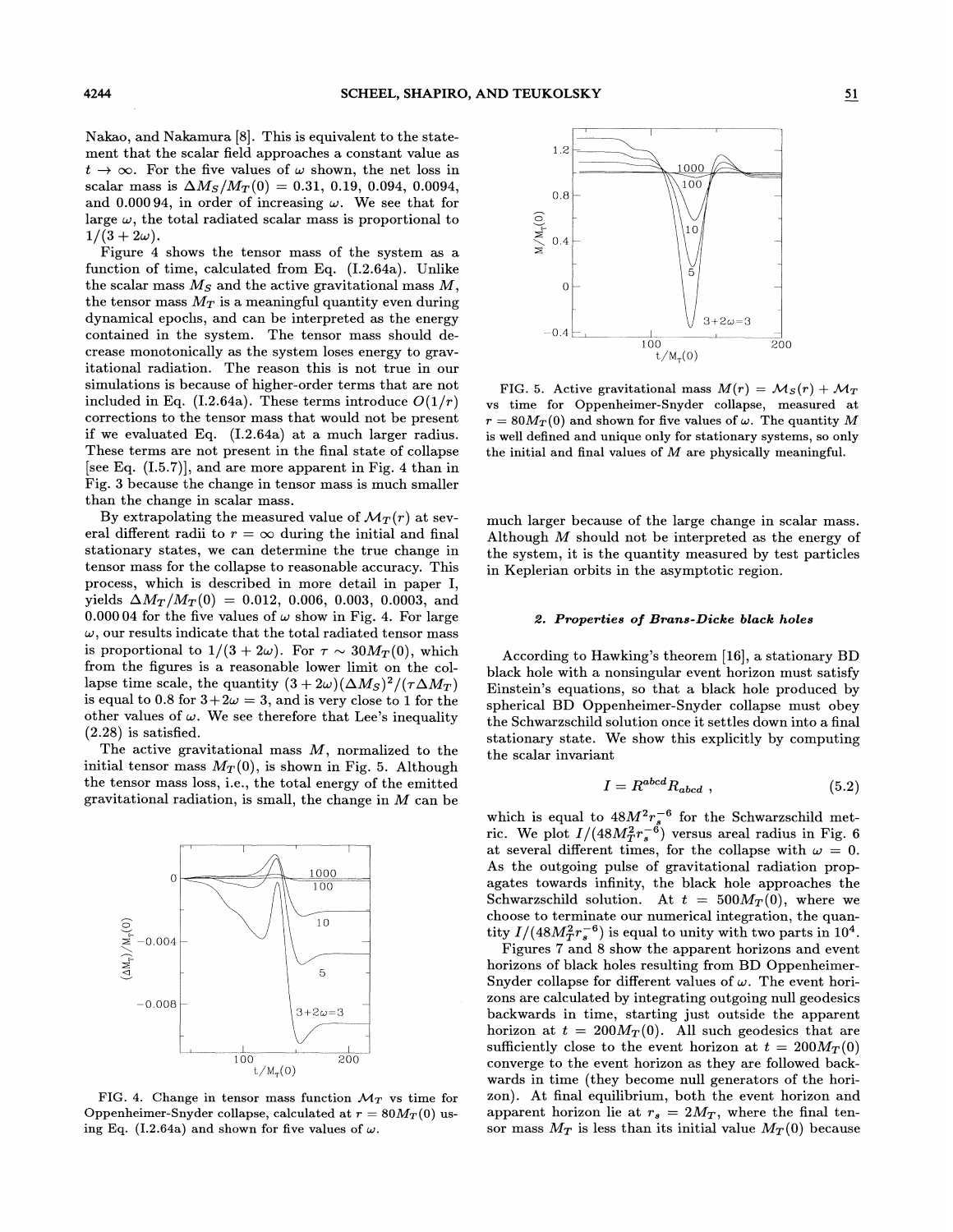

FIG. 6. The Riemann invariant I in units of  $48M<sub>T</sub><sup>2</sup>r<sub>s</sub><sup>-6</sup>$  vs areal radius  $r_s$ , for Oppenheimer-Snyder collapse with  $\omega = 0$ and initial area radius  $R_s = 10 M_T(0)$ . One can see the outgoing pulse of radiation before the black holes settles down into its stationary state. This state is the Schwarzschild solution, for which  $M = M_T$  and  $I/(48M_T^2 r_s^{-6}) = 1$ .

energy has been carried to infinity by gravitational radiation. As  $\omega \to \infty$ , one recovers the result of GR: because the metric is Schwarzschild, the apparent and event horizons remain at  $r_s = 2M_T = 2M_T (0) = 2M$  once all matter has fallen into the black hole.

Notice that Figs. 7 and 8 have two very unusual properties. First, the event horizon increases in areal radius and then decreases as the black hole emits monopole radiation. This violates the famous area theorem, or second law of black hole dynamics, due to Hawking [31], which does not permit the surface area of an event horizon to decrease over time. Second, during the time in which the area of the event horizon decreases, the event horizon lies inside the apparent horizon. This is more easily seen in Fig. 9, in which the apparent horizons and event horizons for three of the cases from Figs. 7 and 8 are shown on the same plot. In other words, it possible for an observer to penetrate the apparent horizon, determine that he is in



FIG. 7. Spacetime diagram showing location of apparent horizons of black holes resulting from Oppenheimer-Snyder collapse with five different values of  $\omega$ . Horizons are plotted for, from left to right,  $3 + 2\omega = 3, 5, 10, 100$ , and 1000.



FIG. 8. Spacetime diagram showing location of event horizons of black holes resulting from Oppenheimer-Snyder collapse with five different values of  $\omega$ . Horizons are plotted for, from left to right,  $3 + 2\omega = 3, 5, 10, 100,$  and 1000. Since  $r<sub>s</sub>$  is the areal radius, the area of the event horizon is seen to decrease at times during the collapse.

a region of trapped surfaces by shining a flashlight, and then escape to infinity.<sup>1</sup> This violates the well-known apparent horizon theorem of Hawking and Ellis [31], which requires an apparent horizon to lie inside or coincide with an event horizon.

According to our numerical results, the area theorem and the apparent horizon theorem are violated in Oppenheimer-Snyder collapse for all values of  $\omega$ . This violation occurs in vacuum, during the dynamical epoch in which the black hole is radiating mass. To see why this is possible, recall that most global black hole theorems, including the area and apparent horizon theorems, assume the null energy condition (1.2). Using the metric (4.1), we can evaluate the quantity  $R_{ab}l^a l^b$  for the radially outgoing null vector

$$
l^a = \left(\frac{1}{\alpha}, \frac{1}{A} - \frac{\beta}{\alpha}\right) , \qquad (5.3)
$$

which is obtained by summing the unit normal vector  $n^a$ and the outgoing radial spatial unit vector. Using the field equations  $(2.5)$  and  $(2.6)$ , the metric  $(4.1)$ , and the maximal slicing condition (4.2), we can write

$$
R_{ab}l^{a}l^{b} = \frac{8\pi}{\phi} \left(\rho + S^{r}{}_{r} + \frac{2S_{r}}{A} - \frac{T}{3 + 2\omega}\right) + \frac{\omega}{\phi^{2}} \left(\Pi - \frac{\Phi}{A}\right)^{2} - \frac{\Pi K^{r}{}_{r}}{\phi} - \frac{2\Pi_{r}{}_{r}}{A\phi} + \frac{2\Phi K^{r}{}_{r}}{A\phi} + \frac{2}{A^{2}\phi} \left(\Phi_{r} + \frac{\Phi}{r}\right) ,
$$
 (5.4)

<sup>1</sup>Thus, it is possible for an observer near a collapsing object to determine whether the collapse is governed by BD or GR. Only in the former case can he live to tell friends outside the black hole of his discovery.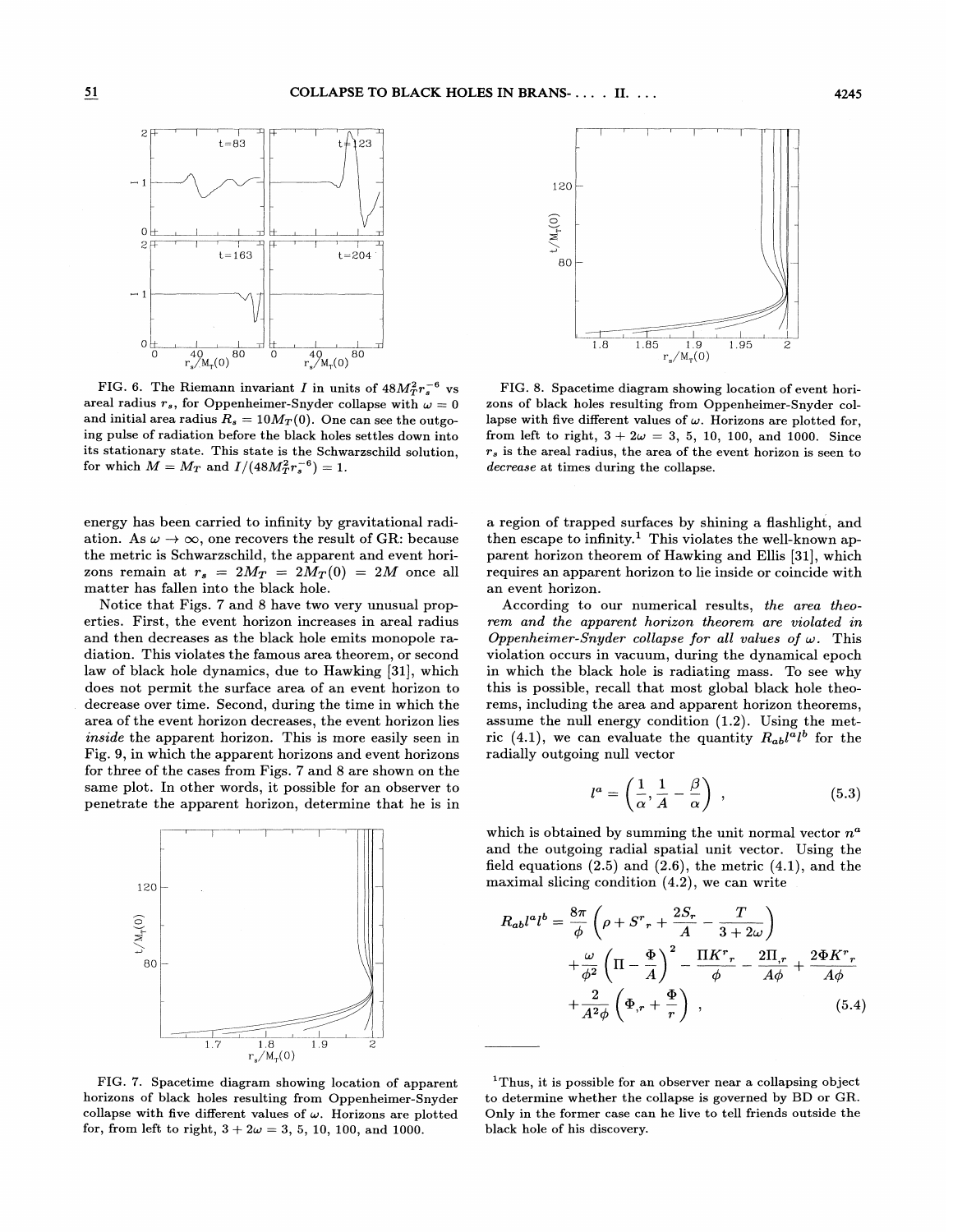

FIG. 9. Spacetime diagram showing location of apparent horizons (dotted lines) and event horizons (solid lines) of black holes resulting from Oppenheimer-Snyder collapse with three different values of  $\omega$ , during the epoch in which the black holes emit monopole radiation. For  $3+2\omega = 1000$ , the horizons are located at  $r_s$  slightly larger than 2M at late times because of numerical errors in the initial data.

where  $\rho$ ,  $S^r$ ,  $S_r$ , and T are matter variables defined in Sec. IIB of paper I,  $\Pi$  and  $\Phi$  are derivatives of the scalar field  $\phi$  defined by Eqs. (I.2.27) and (I.2.28), and  $K^r{}_r$  is a component of the extrinsic curvature. The first term in Eq. (5.4) containing matter variables vanishes identically in vacuum. The second term, the only one involving  $\omega$ , results from the stress-energy of the scalar field. This term, which is what one would get from a Klein-Gordon field in general relativity, is manifestly nonnegative for  $\omega \geq 0$ . The final four terms result from the last two terms in the field equation (2.6). These terms are not necessarily positive, and in fact they cause the null energy condition to be violated during Oppenheimer-Snyder collapse. This can be seen in Fig. 10, in which we plot  $R_{ab}l^a l^b$  versus time for five values of  $\omega$ . Notice that the time during which  $R_{ab}l^a l^b < 0$  corresponds to the time during which both the area theorem and apparent horizon theorem are violated in Fig. 9.



FIG. 10. The quantity  $R_{ab}l^a l^b$  in units of  $[M_T(0)]^{-2}$  at the apparent horizon vs time, for the black holes shown in Fig. 7. The null energy condition is violated where this quantity is negative.

We note that even in *linearized* Brans-Dicke theory, the null energy condition is violated in vacuum whenever the value of the scalar field dips below unity, independent of  $\omega$ . We show this by inserting the weak-field relations (I.2.45), (I.2.37), (I.2.38), (I.2.46), and (I.2.49) into Eq. (5.4) and working to first order in small quantities. We obtain

$$
R_{ab}l^a l^b = \frac{2f(t-r)}{r^3} \t{,} \t(5.5)
$$

where  $f$  is the function appearing in Eqs.  $(5.1)$ .

The fact that Brans-Dicke spacetimes can violate the area theorem and the apparent horizon theorem may come as a surprise to some readers because in the Einstein representation, Brans-Dicke theory in vacuum is simply general relativity with a Klein-Gordon scalar field. In this representation, the null energy condition (3.1) is always satisfied in vacuum for  $\omega \geq -\frac{3}{2}$ , as one can verify from Eq. (2.9). Thus, if one works in the Einstein representation, one concludes that the area and apparent horizon theorems must hold.

To see why this implies no contradiction, recall that one transforms to the Einstein representation by multiplying the metric by  $G_0\phi$  and the stress-energy tensor by  $G_0\phi^{-1}$  at each point in spacetime while leaving the coordinates invariant. Here  $G_0$  is the arbitrary constant appearing in Eqs. (2.7), which we set to unity. Because this conformal transformation changes neither the coordinates of a given spacetime event nor the coordinate paths of light rays, it also does not affect whether a particular light ray at a given location in spacetime will escape to infinity or be pulled into the black hole. Therefore, the spacetime location of the event horizon is the same whether calculated in the Einstein representation or in the Brans-Dicke representation. However, the surface area of this event horizon will be different in the two representations, because the area of an  $r =$ const surface in the Einstein representation is  $\phi$  times the area of this same  $r = \text{const}$  surface in the BD representation.



FIG. 11. Spacetime diagram showing location of the apparent horizon (dotted line), event horizon (solid line), and unphysical Einstein representation apparent horizon (dashed line) of the black hole resulting from Oppenheimer-Snyder collapse with  $\omega = 0$ .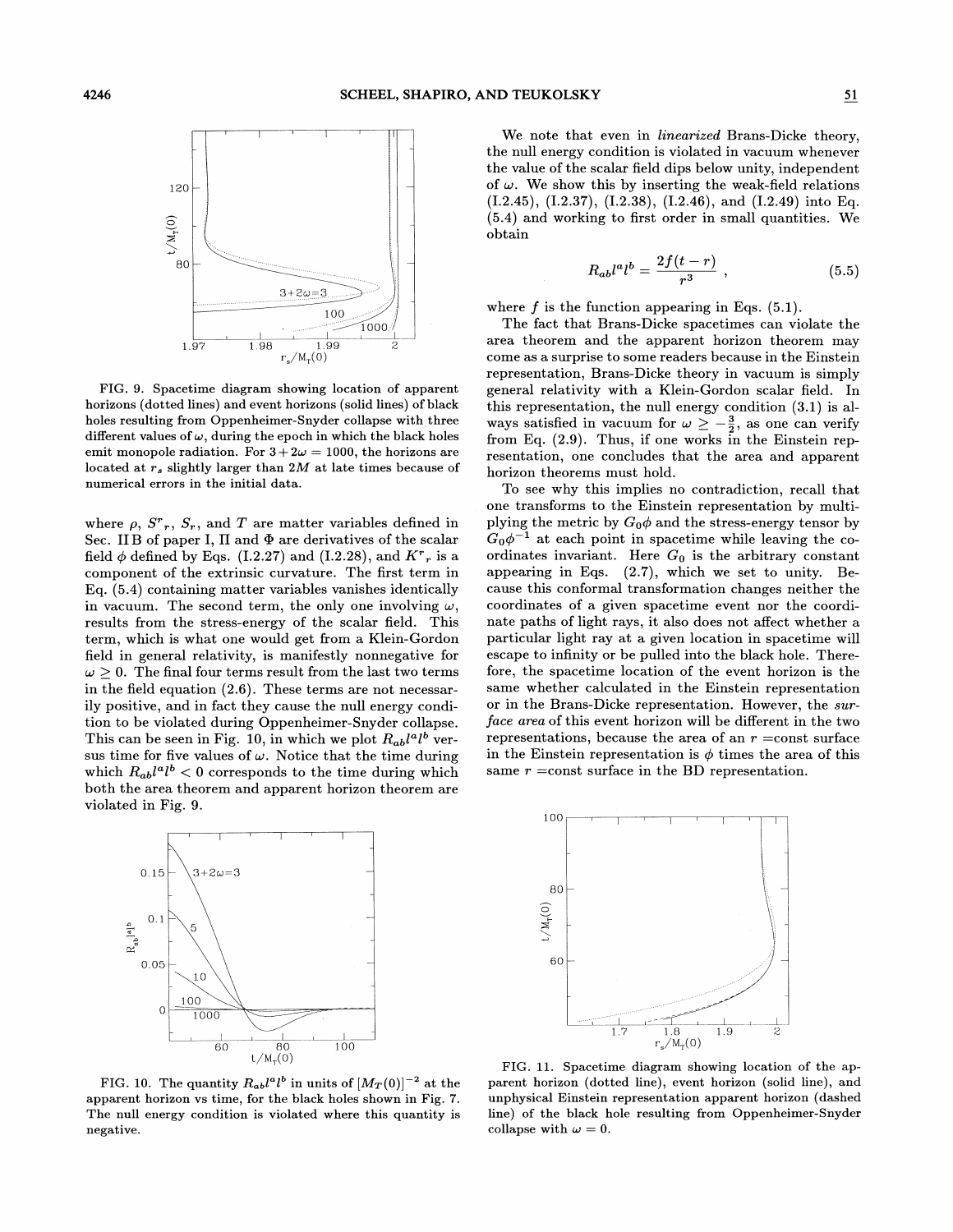

FIG. 12. Spacetime diagram showing location of the unphysical Einstein representation apparent horizon for five values of  $\omega$ . On the horizontal axis is the areal radius  $\bar{r}_s = \phi^{1/2} r_s$ as measured in the Einstein representation. Horizons are plotted for, from left to right,  $3+2\omega = 3, 5, 10, 100,$  and 1000. For  $3+2\omega = 1000$  the horizon is located at  $\bar{r}_s$  slightly larger than 2M at late times because of numerical errors in the initial data.

Unlike the event horizon, the apparent horizon depends not only on the trajectories of light rays, but also on how the area of a bundle of light rays changes in time. Because of this dependence on area, there exist two distinct surfaces that may be called apparent horizons: the physical apparent horizon that one calculates using the Brans-Dicke representation and the unphysical apparent horizon that one calculates using the Einstein representation. The equation describing the location of the physical apparent horizon, derived in Sec. IIF of paper I, is<br>  $\frac{1}{n} + \frac{A_r}{A} = -\frac{1}{2}AK^r_r$ ,

$$
\frac{1}{r} + \frac{A_{,r}}{A} = -\frac{1}{2}AK^{r}, \qquad (5.6)
$$

where we have assumed maximal time slicing and the spatially isotropic gauge. In contrast, the unphysical apparent horizon obeys

$$
\frac{1}{r} + \frac{A_{,r}}{A} = \frac{1}{2} \left( -AK^{r}{}_{r} + \frac{\Pi A}{\phi} - \frac{\Phi}{\phi} \right) . \tag{5.7}
$$

This equation can be obtained by the same method used in paper I, with the substitution  $A \rightarrow \phi A$  in Eq. (I.2.71).

Both of these apparent horizons are shown in Fig. 11 for the case  $\omega = 0$ . The unphysical apparent horizon always lies inside or coincides with the event horizon, in agreement with the apparent horizon theorem, while the physical apparent horizon crosses the event horizon. This is because the null energy condition (3.1) in the Einstein representation is satisfied, but the same condition (1.2) in the Brans-Dicke representation is not.

In Fig. 12, we show the unphysical apparent horizons of black holes with five different values of  $\omega$ , plotted in terms of the areal radius  $\bar{r}_s = \phi^{1/2}r_s$  as measured in the Einstein representation. The area of the unphysical apparent horizon never decreases, except for small numerical errors. Because the event horizon coincides with the unphysical apparent horizon after  $t = 50M_T(0)$  (Fig. 11),

we conclude that as measured in the Einstein representation, the area of the event horizon never decreases, in agreement with Hawking's theorem.

We conclude that in the Einstein representation of the theory, black holes in BD are the same as those in GR. However, in the physical Brans-Dicke representation, dynamical black holes can behave quite differently than their general relativistic counterparts.

# B. Oppenheimer-Snyder collapse for  $\omega < -2$

For completeness, we also examine Oppenheimer-Snyder collapse for negative values of  $\omega$ . We begin with an initially stationary uniform particle distribution with tensor mass  $M_T(0)$  and areal radius  $R_s = 10 M_T(0)$ . We only consider  $\omega < -2$  because of numerical subtleties in handling spacetimes with  $-2 \lesssim \omega \lesssim 0$ . These subtleties stem from the singular behavior of the Brans-Dicke equations at  $\omega = -\frac{3}{2}$ .

As is the case with positive values of  $\omega$ , we find that for negative  $\omega$  the collapse results in a black hole rather than a naked singularity. In addition, the black hole approaches the Schwarzschild solution with constant scalar field at late times.

Since the scalar field couples negatively to matter, the scalar mass, tensor mass, and active gravitational mass now *increase* as the black hole radiates. Gravitational wave forms are similar to those for the  $\omega > 0$  cases, except that the overall sign of the quantity  $\phi - 1$  has changed. Figure 13 shows  $\mathcal{M}_S[80M_T(0)]$  as a function of time for five different negative values of  $\omega$ . The scalar mass is initially negative, and then increases to zero as the black hole reaches final equilibrium.

The apparent horizon, event horizon, and unphysical Einstein representation apparent horizon for several collapse scenarios with negative  $\omega$  are shown in Fig. 14. Notice that the apparent horizon is only inside the event



FIG. 13. Scalar mass function  $\mathcal{M}_S(r)$  versus time for Oppenheimer-Snyder collapse, calculated at  $r = 80M_T(0)$  from Eq. (I.2.64.b) and shown for five values of  $\omega$ . The quantity  $\mathcal{M}_S(r)$  is well defined and unique only for stationary systems, so only the initial (negative) and final values of  $\mathcal{M}_S(r)$  are physically meaningful, and are equal to the scalar mass  $M_S$ . The scalar mass is zero in the final state.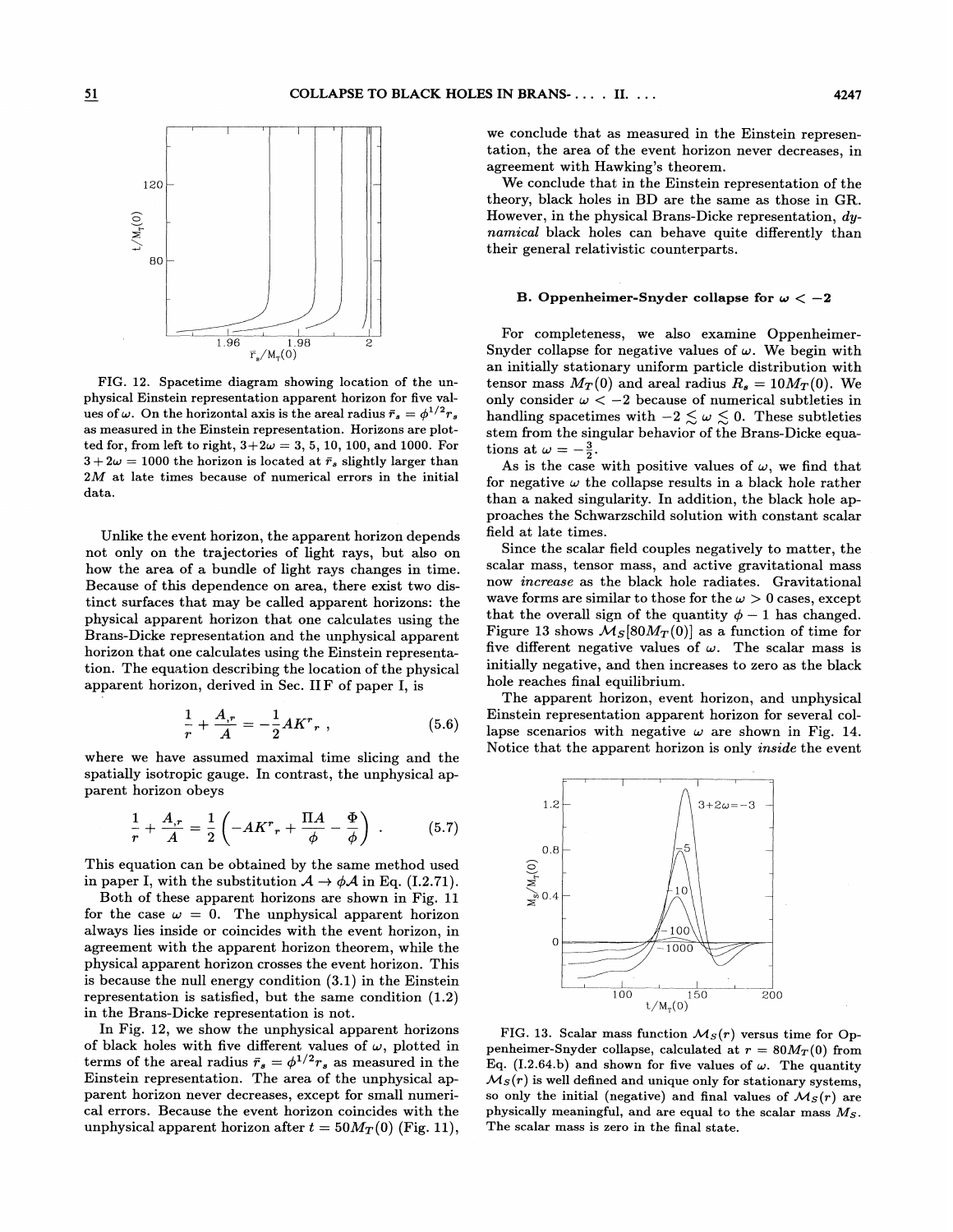

FIG. 14. Spacetime diagram showing location of apparent horizons (dotted lines) event horizons (solid lines), and unphysical Einstein representation apparent horizons (dashed lines) of black holes resulting from Oppenheimer-Snyder collapse with three different values of  $\omega < 0$ , during the epoch in which the black holes emit monopole radiation.

horizon and the event horizon only increases in area for a short time interval during the epoch in which the black hole emits radiation. Furthermore, the unphysical Einstein representation apparent horizon is always outside or coincident with the event horizon. This is opposite to the case for positive  $\omega$ , because the Einstein representation null energy condition (3.1) is always violated in vacuum for  $\omega < -\frac{3}{2}$ , and the Brans-Dicke representation null energy condition (1.2) is only satisfied in vacuum for a short time while the black hole radiates mass.

- [1] P. G. O. Freund, Nucl. Phys. **B209**, 146 (1982).
- [2] M. B. Green, J. H. Schwarz, and E. Witten, Super string Theory: 2 (Cambridge University Press, Cambridge, England, 1987); C. G. Callan, D. Friedan, E. J. Martinec, and M. J. Perry, Nucl. Phys. B262, 593 (1985).
- [3] D. La and P. J. Steinhardt, Phys. Rev. Lett. 62, 376  $(1989)$ ; P. J. Steinhardt and F. S. Accetta, *ibid.* 64, 2740. (1990); J. Garcia-Bellido and M. Quiros, Phys. Lett. B 243, 45 (1990).
- [4] P. J. Steinhardt and C. M. Will, Washington University Report No. WUGRAV 94-10, 1994 (unpublished).
- [5] C. M. Will, Theory and Experiment in Gravitational Physics, revised edition (Cambridge University Press, Cambridge, England, 1993).
- [6] T. Damour and K. Nordtvedt, Phys. Rev. Lett. 70, 2217 (1993); Phys. Rev. D 48, 3436 (1993).
- [7] D. M. Eardley, Astrophys. 3. 196, L59 (1974).
- M. Shibata, K. Nakao, and T. Nakamura, Phys. Rev. D 50, 7304 (1994).
- S. L. Shapiro and S. A. Teukolsky, Phys. Rev. Lett. 66, 994 (1991);Amer. Sci. 79, 330 (1991).
- [10] R. Penrose, Nuovo Cimento 1 (Numero Special), 252 (1969).

#### VI. CONCLUSION

Using a new numerical code, we have demonstrated that Oppenheimer-Snyder collapse in Brans-Dicke theory results in black holes rather than naked singularities, at least for  $|3+2\omega| \geq 3$ . We have shown that dynamical black holes in Brans-Dicke theory can behave quite differently than those in general relativity: because the null energy condition (1.2) is violated even in vacuum spacetimes with positive values of  $\omega$ , the apparent horizon of a black hole can pass outside the event horizon, and the surface area of the event horizon can decrease over time. For non-negative  $\omega$ , this behavior occurs while the black hole, soon after the initial collapse, is radiating its scalar mass to infinity. If  $\omega < 0$ , the opposite behavior occurs: only during a small time interval while the black hole radiates is the event horizon located outside the apparent horizon and its surface area increasing. Once the black hole reaches final equilibrium, the Brans-Dicke scalar field is constant, and the spacetime metric is the Schwarzschild solution. Thus, in the final stationary state, a spherical black hole in Brans-Dicke theory is indistinguishable from those of general relativity.

## ACKNOWLEDGMENTS

We would like to thank T. Baumgarte for helpful discussions. This work has been supported in part by National Science Foundation Grants No. AST 91-19475 and No. PHY 94-08378 and the Grand Challenge Grant No. NSF PHY 93-18152/ASC 93-18152 (ARPA supplemented) .

- [11] C. Brans and R. H. Dicke, Phys. Rev. 124, 925 (1961).
- [12] M. A. Scheel, S. L. Shapiro, and S. A. Teukolsky, preceding paper, Phys. Rev. D 51, 4208 (1995).
- [13] H. Nariai, Prog. Theor. Phys. 42, 742 (1969); 47, 832 (1972).
- [14] T. Matsuda, Prog. Theor. Phys. 47, 738 (1972).
- [15] K. S. Thorne and J. J. Dykla, Astrophys. J. 166, L35 (1971).
- [16] S. W. Hawking, Commun. Math. Phys. 25, 167 (1972).
- [17] R. H. Dicke, Phys. Rev. 125, 2163 (1962).
- [18] K. Nordtvedt, Phys. Rev. 169, 1017 (1968).
- [19] D. L. Lee, Phys. Rev. D 10, 2374 (1974).
- [20] L. D. Landau and E. M. Lifshitz, The Classical Theory of Fields (Pergamon, New York, 1971), Sec. 101.
- [21] C. H. Brans, Phys. Rev. 125, 2194 (1962).
- [22] M. Campanelli and C. O. Lousto, Int. J. Mod. Phys. <sup>D</sup> 2, 451 (1993).
- [23] A. I. Janis, E. T. Newman, and J. Winicour, Phys. Rev. Lett. 20, 878 (1968).
- [24] T. Matsuda, Prog. Theor. Phys. 48, 341 (1972).
- [25] R. Penrose, lecture at Fifth Texas Symposium on Relativistic Astrophysics, Austin, Texas, 1970 (unpublished).
- [26] B. Carter, Phys. Rev. 174, 1559 (1968).
- [27] E. D. Fackerell and J. R. Ipser, Phys. Rev. <sup>D</sup> 5, <sup>2455</sup>